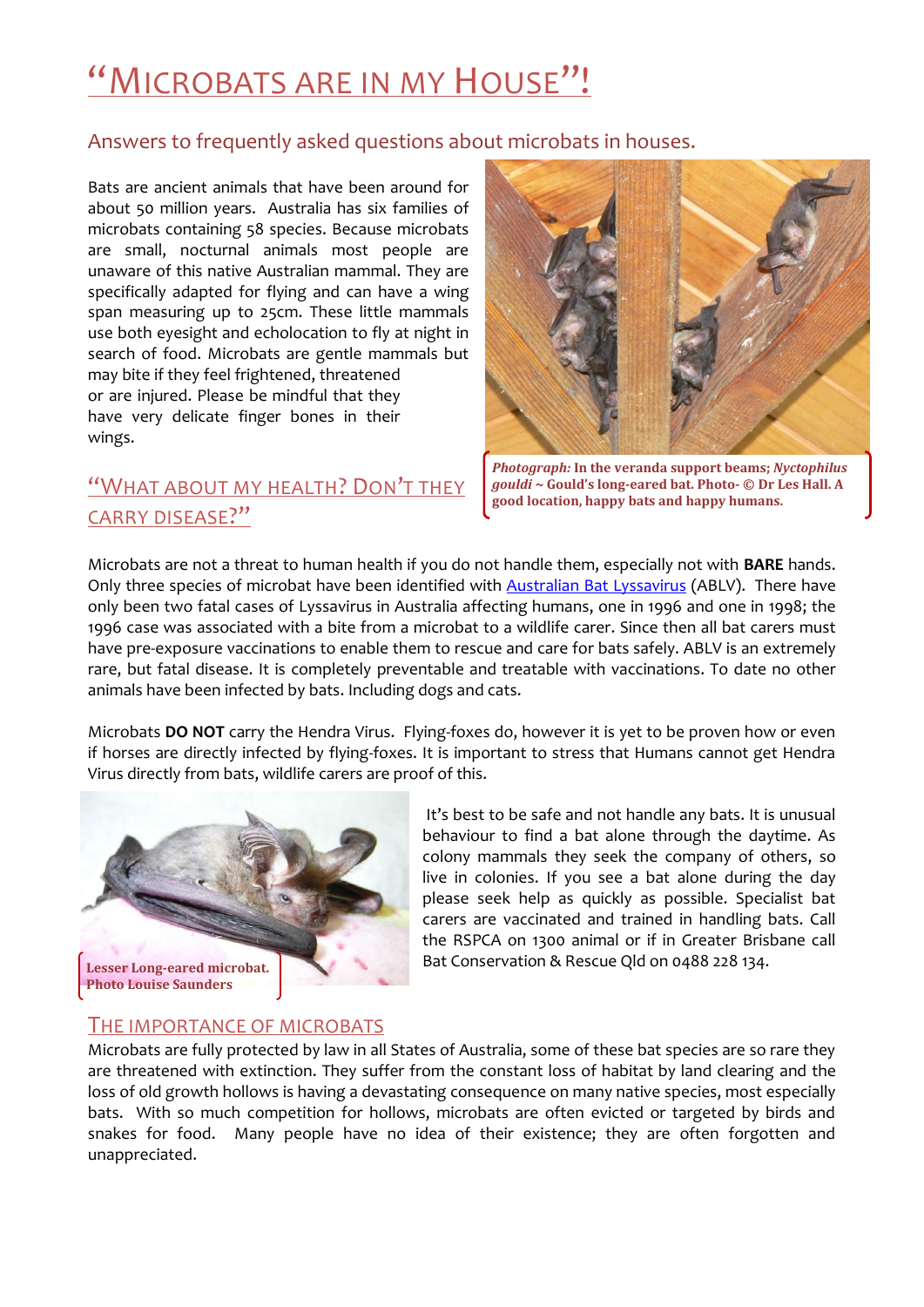These harmless little mammals are vitally important for their nightly job in our environment. They are the pest insect exterminators. It's thought one little bat can consume 1,200 mosquito sized insects in one hour. So they are good to have around, the more bats, the less poisons, the less poisons the better our health and that of the environment. They eat a large variety of insects including moths, beetles, grain weevil beetles, lawn grub moths, flying termites, disease carrying mosquitoes and some will even come to the ground to eat cockroaches. So it's in your best interest to do the right thing and their best interest to relocate them humanely. You must ensure that no



microbats are injured or killed in the relocation process. Help conserve these forgotten species and we are all better for it. We also recommend you contact a licensed spotter catcher authorised by the Department of Environment and Resource Management for all relocation attempts.

#### A MICROBAT IS FLYING INSIDE THE HOUSE!



If you find a bat inside your house it will be disorientated and looking for a way out. It most likely followed some insects inside. If you can confine it to one room, close the doors to other rooms then open the windows as well as any external doors, as wide as possible. Pull back curtains or blinds and remove any obstructions. Dim the lights to give the bat the best chance of finding its own way out. To avoid any injuries to the bat, please keep all domestic animals in another area away from the bat. Never try to catch a flying bat. If will eventually tire and land on curtains, furniture or on the floor. Please give the bat a little time to recover and orient itself to find a way out. It will be able to detect the fresh air and the direction of escape. If you think it may be injured, please call the

Photo: Terry Reardon

rescue line for assistance.

If you are finding microbats frequently in your home then there may be a crack or entry point in your ceiling. Baby bats can sometimes fall through these spaces when their mothers leave to feed at night. Seal these areas early in the day with water-based products so that they dry completely before the bats become active. When juveniles are learning to fly they may mistake the bathroom vent for the exit to outside. If this happens regularly you may need to place mosquito netting between the fan and the ceiling to stop them falling through vents or ceiling fan openings.



## "WE HAVE HEARD CHEWING NOISES AND THERE ARE HOLES IN THE PLASTER".

Make sure that what is in your roof or walls are truly microbats. There are lots of other animals that will share your house like possums, mice, rats and carpet pythons. Microbats do not build nests or bring nesting material into the roof space and they do not gnaw at wood, wires or insulation. The accumulation of droppings and urine from any animal can cause stains on ceilings or walls as well as an odour. It's a good idea to find out what animal is truly responsible for the odour and the noises you hear. Always contact licensed builders or electricians for any works undertaken in your home. If you find microbats remember they are protected species and it is illegal to harm them. Put up nest boxes for other wildlife to attract them out of your roof cavity.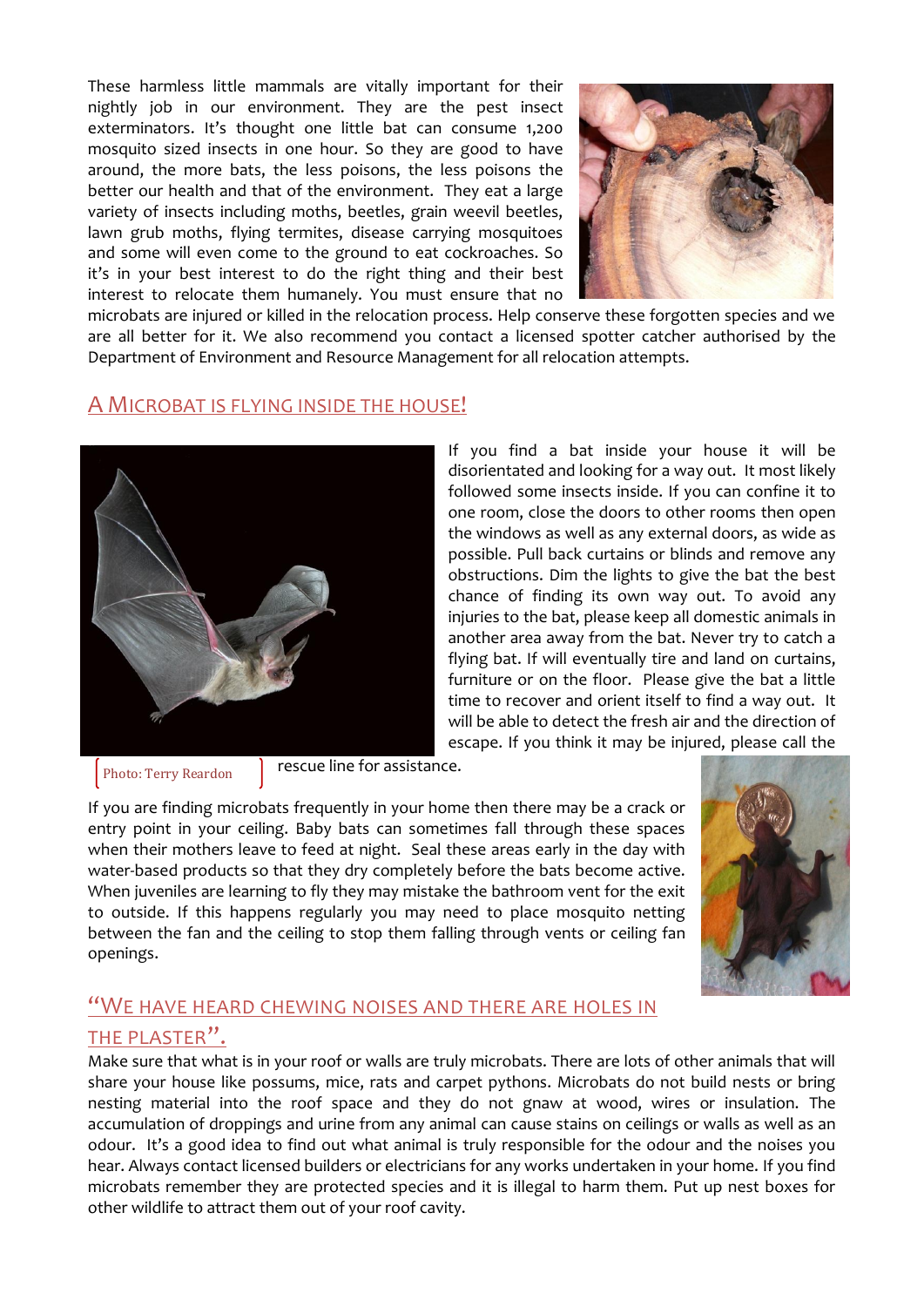#### DROPPINGS, STAINS, SMELL OR NOISE IN THE HOUSE?

The dropping from bats are tiny and elongated, they can look like mouse droppings. You can easily test the droppings to determine if they are mice or bats. Using disposable gloves roll a dropping between your fingers and thumb. If it fees hard then it's probably mice, if it crumbles to dust, it's most likely to be microbat droppings. Bat droppings consist of indigestible insect parts. You may be able to see the shiny body parts of insects. Bat droppings dry quite quickly and can be safely swept into the garden. You cannot get ABLV from the droppings only from a bite so don't handle bats with bare hands. If you have stains on the walls and can smell the urine, this would indicate the bats or other animal tenants have been in the building for years, perhaps decades. It will be difficult to move them on. It's safe, it's warm and it's home to them. You may have to replace the plaster or the cladding and have a wildlife spotter catcher on call when you do any building repairs. Professional help will be needed



to help relocate the bats. Remember you cannot handle them so seek professional help.

### CLEANING ROOF SPACES

It is best to prevent exposure to dust from deposits of bat droppings by avoiding it becoming aerosolised and subsequently inhaled. For example, instead of sweeping dry material carefully wet it with water spray to reduce the amount of dust aerosolised. The best method of removal is the use of an industrial vacuum cleaner with a high-efficiency filter to bag the material. It is recommended to use a dusk mask to prevent inhaling any dried excrement.

#### THERE REALLY ARE BATS IN MY ROOF - HOW

#### DO I EVICT THEM?

There are a few things you need to know before trying to evict microbats.

How do you remove these bats without injuring or killing them? There are some relatively simple guidelines that may be followed:



When you hear microbats in your walls or ceiling it is more likely when they have babies. The mother may return several times through the night to breast feed them and this is when you may hear little squeaking noises. It's best to attempt the relocation of microbats in the Autumn months when they no longer have dependant young and are most active. With no young present they are more likely to leave the roost each night to forage for insects.

During September to December, many Australian bats breed and may have dependent young at that time of year. This is also a least preferred time to attempt an eviction as many baby bats will be left behind in the roost and will die as a result of your activities.

If you follow this strategy step by step, you should be able successfully evict the bats:

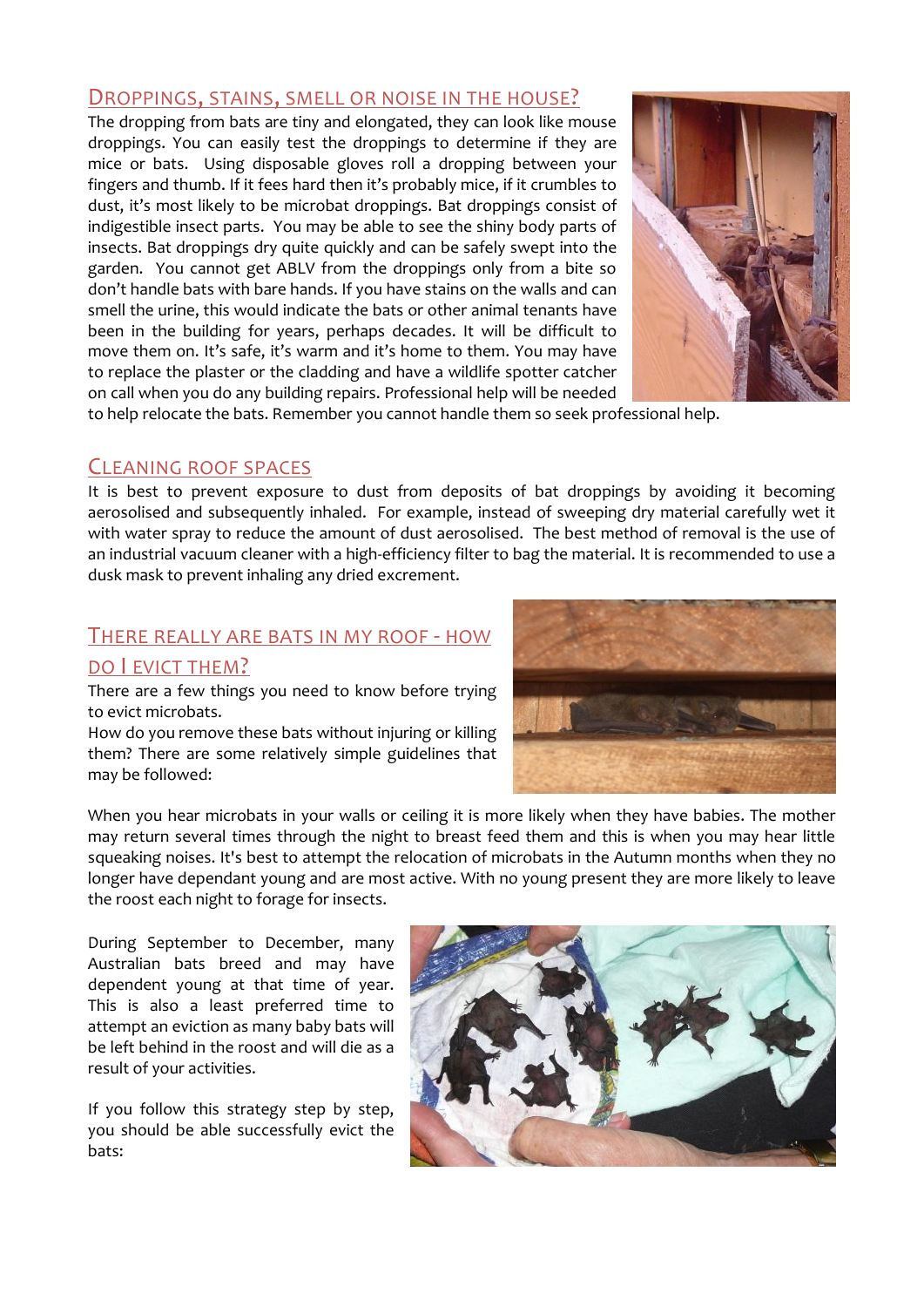- 1. When you first notice the microbats try to get as much information about them as possible. What species are they, take a photo of any that you find, we can try to identify them for you.
- 2. Build and put up as many as 15 nest boxes especially designed for microbats. This is vital they need to have a safe alternative to your house. Get helpful advice and box plans or already made boxes from [www.hollowloghomes.com](http://www.hollowloghomes.com/) the bats must have somewhere else to go and it is critical you site the boxes close to the exit so they know they are there. Microbats can have winter and summer preferences so it's best to get professional advice about type and location of these.
- 3. Most of the bats in the colony will fly out at dusk to forage on insects in the local area. They will start to return after a few hours and then there will be intermittent arrivals and departures at the roost throughout the rest of the night. The first step is to identify where the bats are gaining access to the roost. There may be multiple access points - you need to find them all.
- 4. Step two is to work out a means of sealing off all access points except for their main exit/entry point. There are many options including expanding foam for small gaps and fly wire for exposed eaves. In some cases it may be necessary to lift the roofing iron to place exclusion netting. When you have worked out your strategy, buy the necessary materials and muster the tools so that you are ready to do the job.
- 5. Step three is to make sure you achieve a bat-free roost. You will need to allow the bats to exit the roost safely on their nightly foraging expedition and to then ensure that no other bats are left behind in the roost. The best technique is to tape a strip of plastic (like the clear table cloth plastic sold by the metre at Spotlight) over the top of the hole so it hangs down like a flap above the exit hole. Exiting bats can then drop down out of the exit. When they return to the roost they will be unable to due to their path being blocked by the plastic strip.
- 6. Leave the strip in place for several days before sealing the last remaining exit/entry point.
- 7. Monitor the roof line for any bats entering or exiting any other places over successive nights. Bats are very good at finding alternative entrances to favourite roosts! If you do identify the annoying fact that bats are continuing to use the site, you need to repeat the above process. Be patient and you will succeed.

Just in case you are wondering about alternative strategies, many have been tried and none have been found to be truly effective! Ideas that have failed:

- Installing lights in the roof
- Using naphthalene or other smelly substances (often replaces the guano  $\bullet$ smell with something more insidious!)
- Using noise generating devices  $\bullet$

In Australia, the main species that colonise houses are the tree-dwelling bat species. If you are a true conservationist and are interested in having insect-eating bats around your area, you could install some bat boxes to replace their excluded roosts.

#### **MICROBAT BOXES**

Please consider the benefits to you and to the environment by putting up a microbat box. For further reading please see the links below.

Bat Conservation & Rescue Qld Inc: [www.bats.org.au](http://www.bats.org.au/)

Hollow Log Homes[: http://hollowloghomes.com/NESTBOXES.html](http://hollowloghomes.com/NESTBOXES.html)

Tweed Valley Wildlife Carers: <http://www.tvwc.org.au/help/article14/building%20a%20microbat%20nestbox.pdf>

Bat World US:<http://www.batworld.org/bat-house-pup-catcher/>

Bat Conservation International – A Guide to Safe & Humane Exclusion [http://www.batcon.org/pdfs/education/fof\\_ug.pdf](http://www.batcon.org/pdfs/education/fof_ug.pdf)